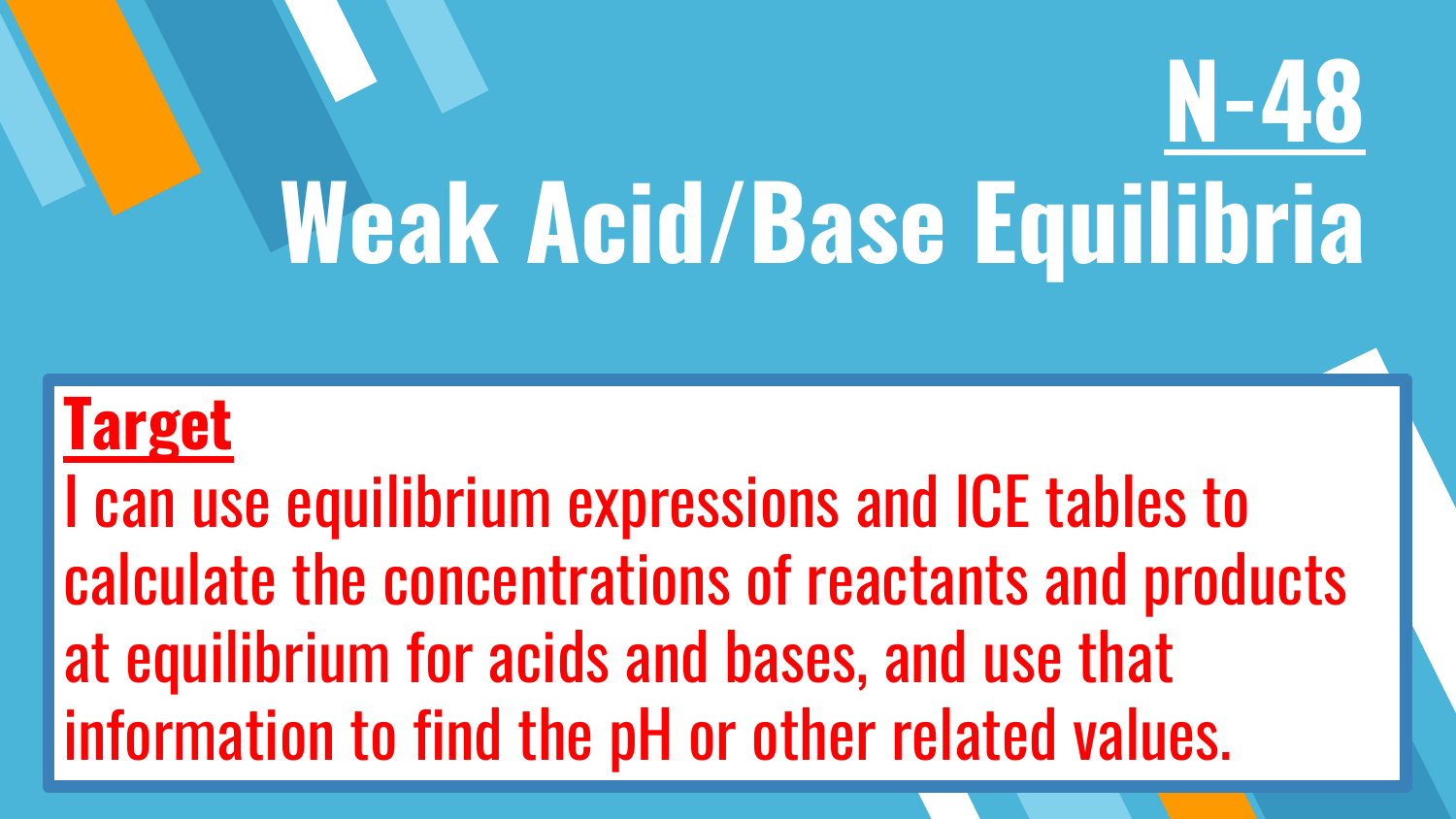



## **What do chemists mean by WEAK?** The do not completely ionize in water. Only a **LITTLE BIT** will be dissociated.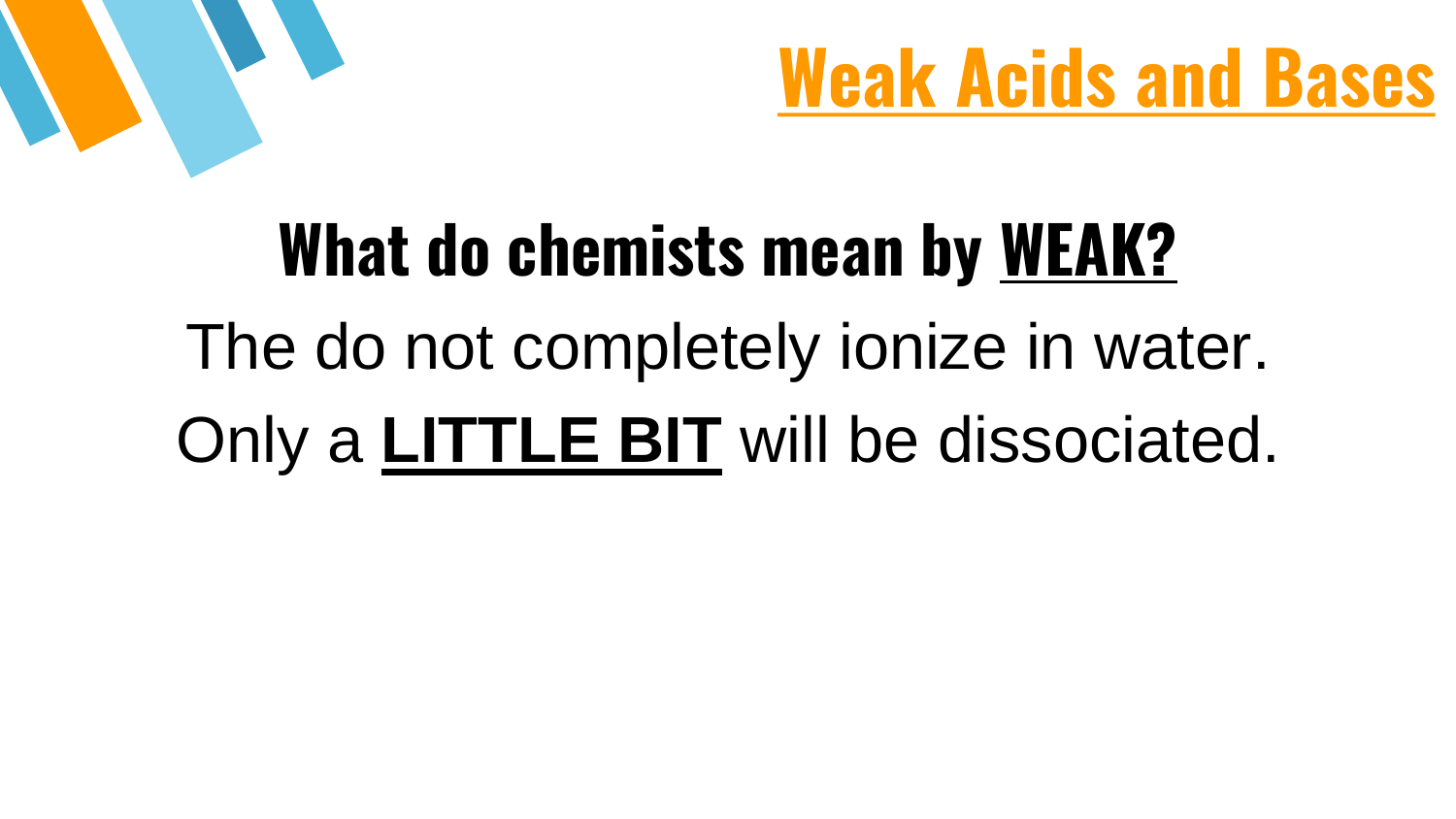

# Dissociation is a reversible reaction right?

So…

We can use equilibrium constants, expressions, ice tables to determine [ ]'s which let us find…

*pH values!*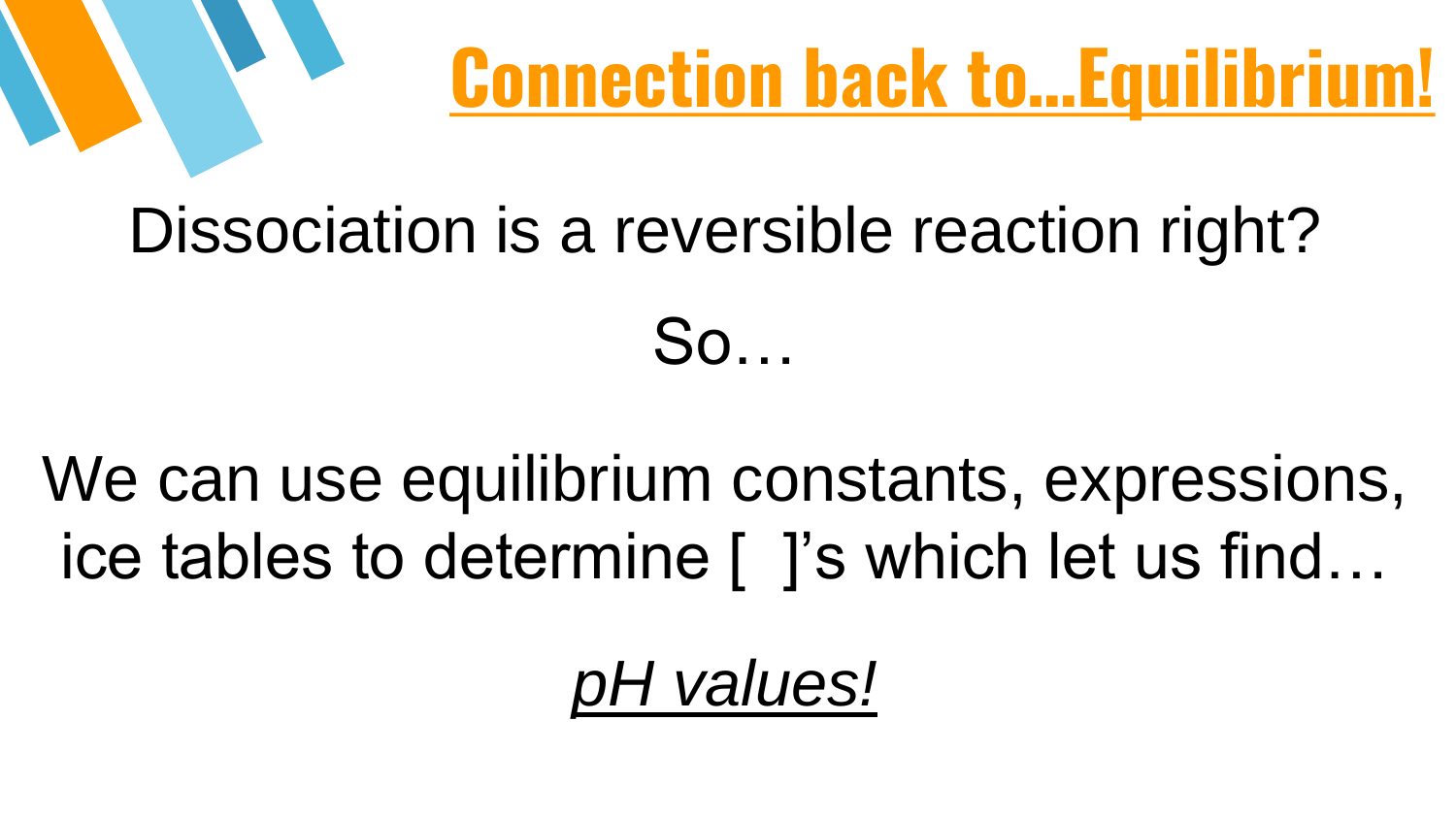

- Remember that Keq is just generic. Could be Kc, Kp, Ksp if you are trying to be specific. So for acid bases use: **Ka and Kb**
	- *K<sup>a</sup> (for acids)*
	- *K<sup>b</sup> (for bases)*

Still 
$$
\frac{Products}{Reactants}
$$
 which will be

[Dissociated Ions]

[Undissociated Molecule]

 $HA \leftrightarrow H^+ + A^ BOH \leftrightarrow B^+ + OH^-$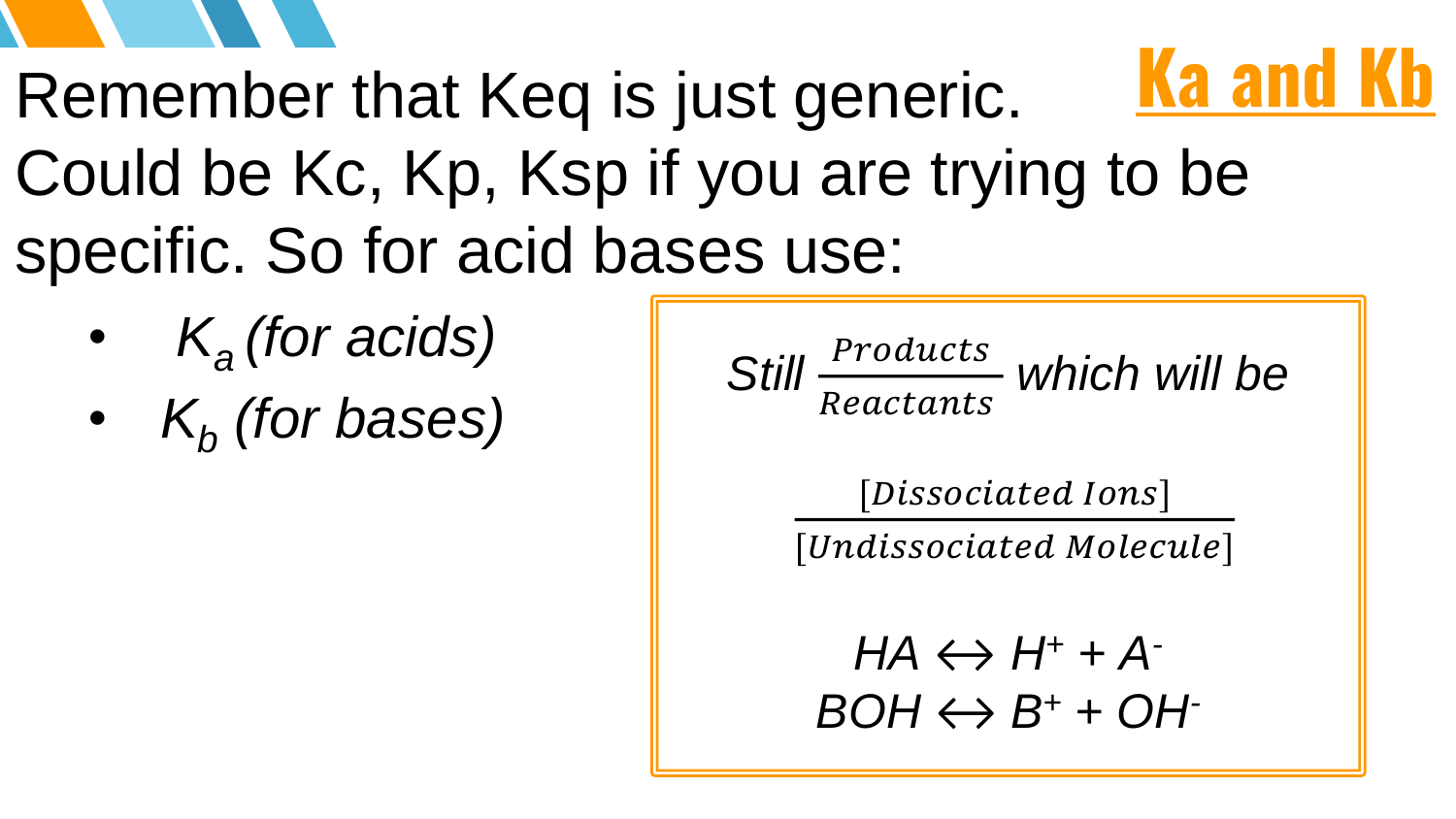**Practice Problem**

#### **Identify Acid/Conj Base/Base/Conj Acid for Acetic Acid HC2H3O<sup>2</sup> (HOAc). Then write the Ka Expression**

#### $HC_2H_3O_{2(aq)}$  +  $H_2O_{(l)} \leftrightarrow H_3O_{(aq)}$  +  $C_2H_3O_2$ (aq) Acid Base Conj. Acid Conj. base  $Ka =$  $H_3O^+$ ][OAc<sup>-</sup>]

 $[HOAC]$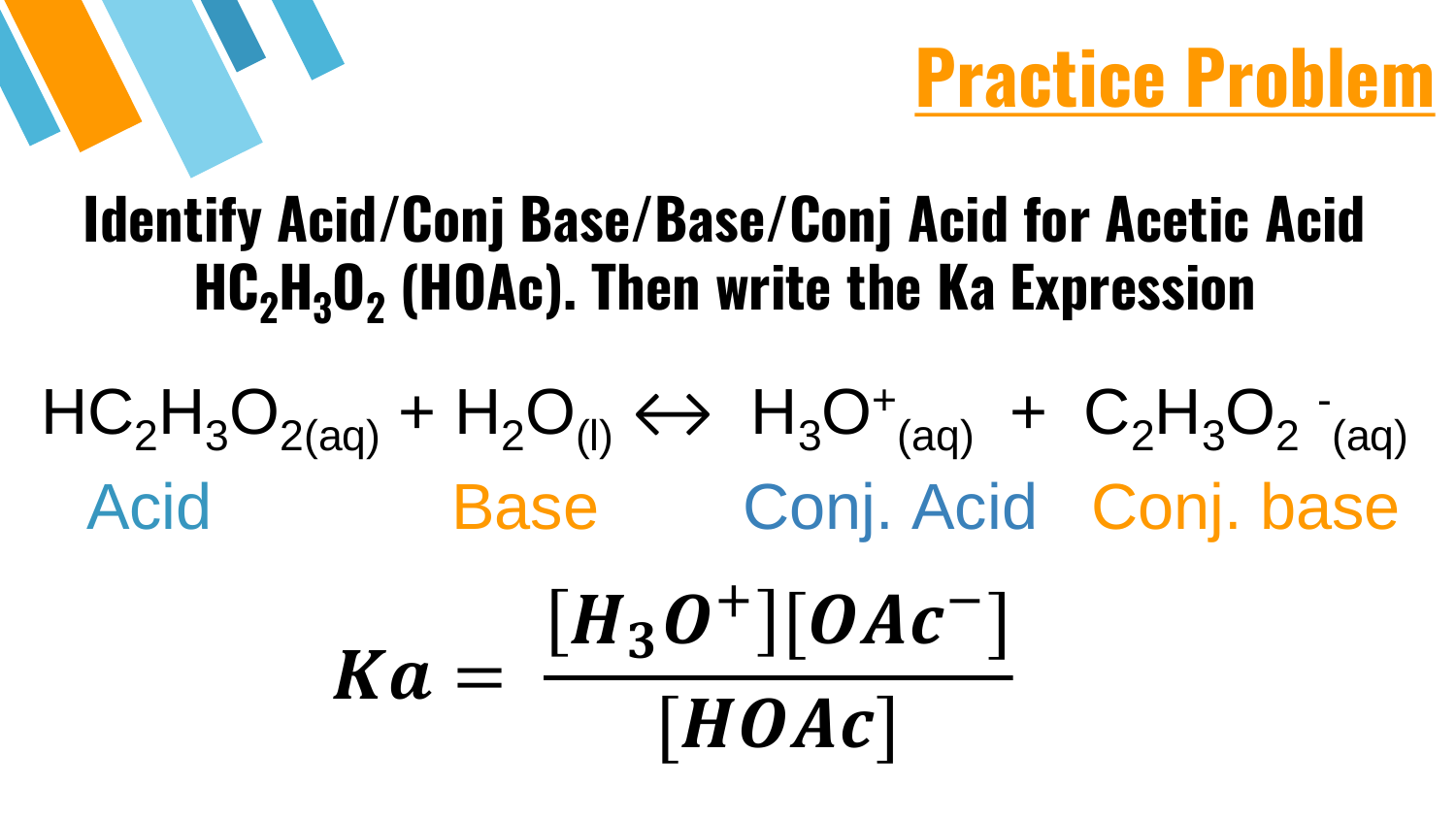## **Size of Ka for Weak Acids**

#### **Why is the Ka so small for acetic acid???**  $Ka =$  $H_3O^+$ ][OAc<sup>-1</sup>  $[HOAC]$  $= 1.8 x 10^{-5}$

- Small Ka means equilibrium lies to the LEFT
- Reactant Favored not much dissociated
- It is a WEAK acid!
- Weak acids have Ka < 1
	- Leads to low  $[H^+] \rightarrow pH$  from 2 6.9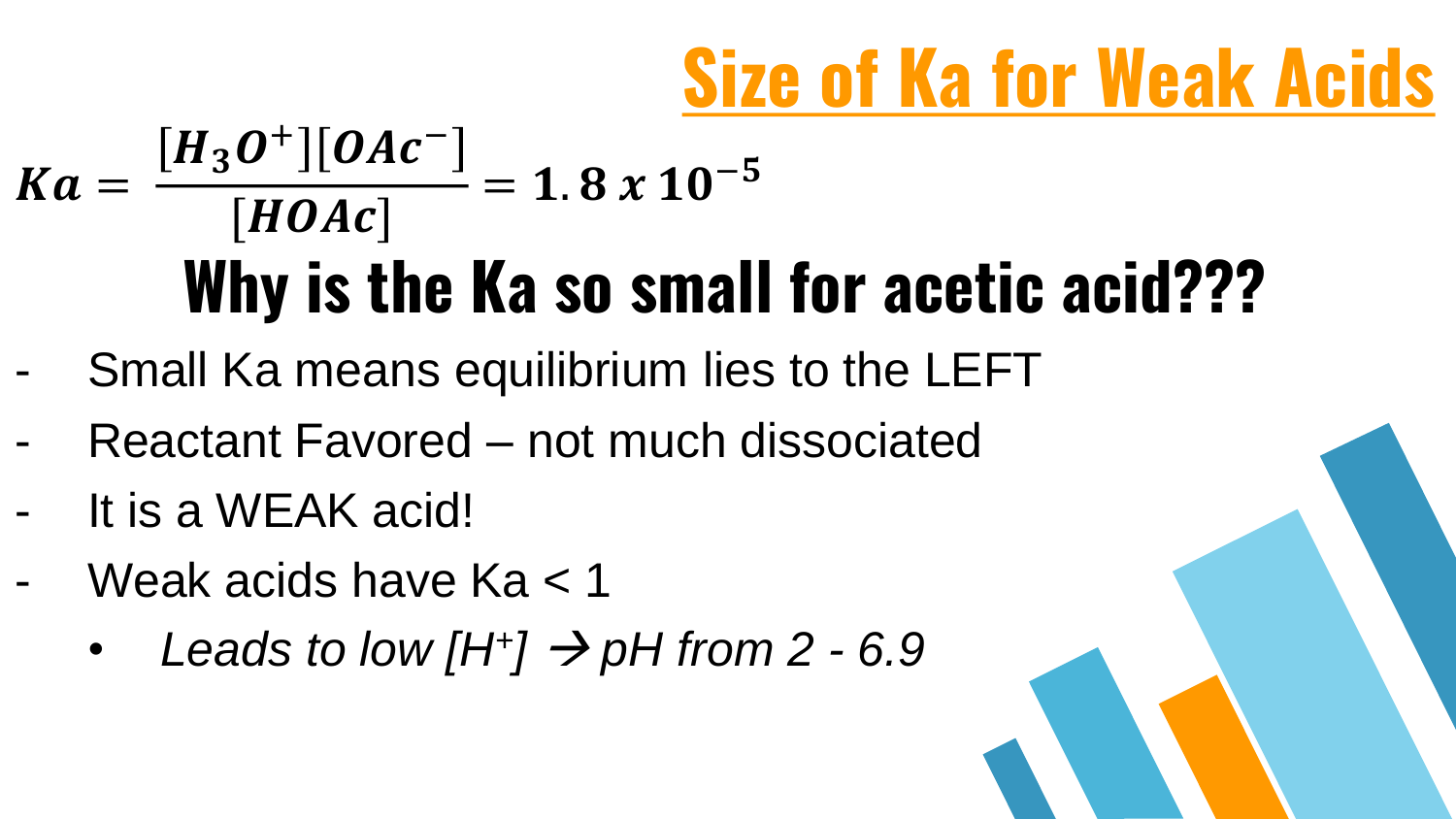

### **Size of Kb for Weak Bases**

$$
B(aq) + H_2O(\ell) \xrightarrow{\longrightarrow} BH^+(aq) + OH^-(aq)
$$

### **Weak Bases have small Kb values**

- Small Kb means equilibrium lies to the LEFT
- Reactant Favored not much dissociated
- It is a WEAK base!
- Weak bases have Kb < 1
	- Leads to low  $[OH]$   $\rightarrow$  pH from 12 7.1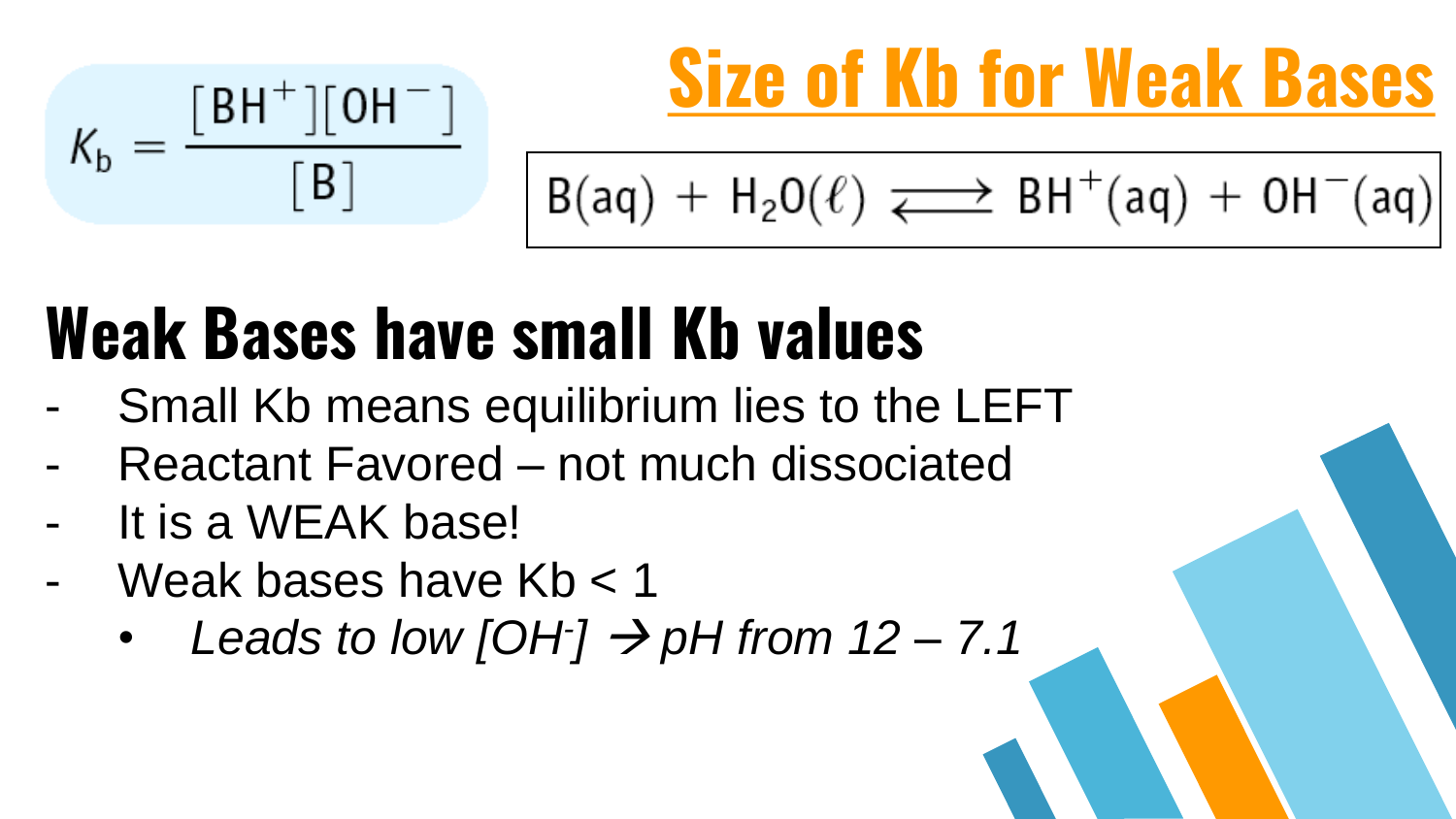### **Relationship between Ka, [H<sup>+</sup> ], pH**



#### Glue Into Your Notes!

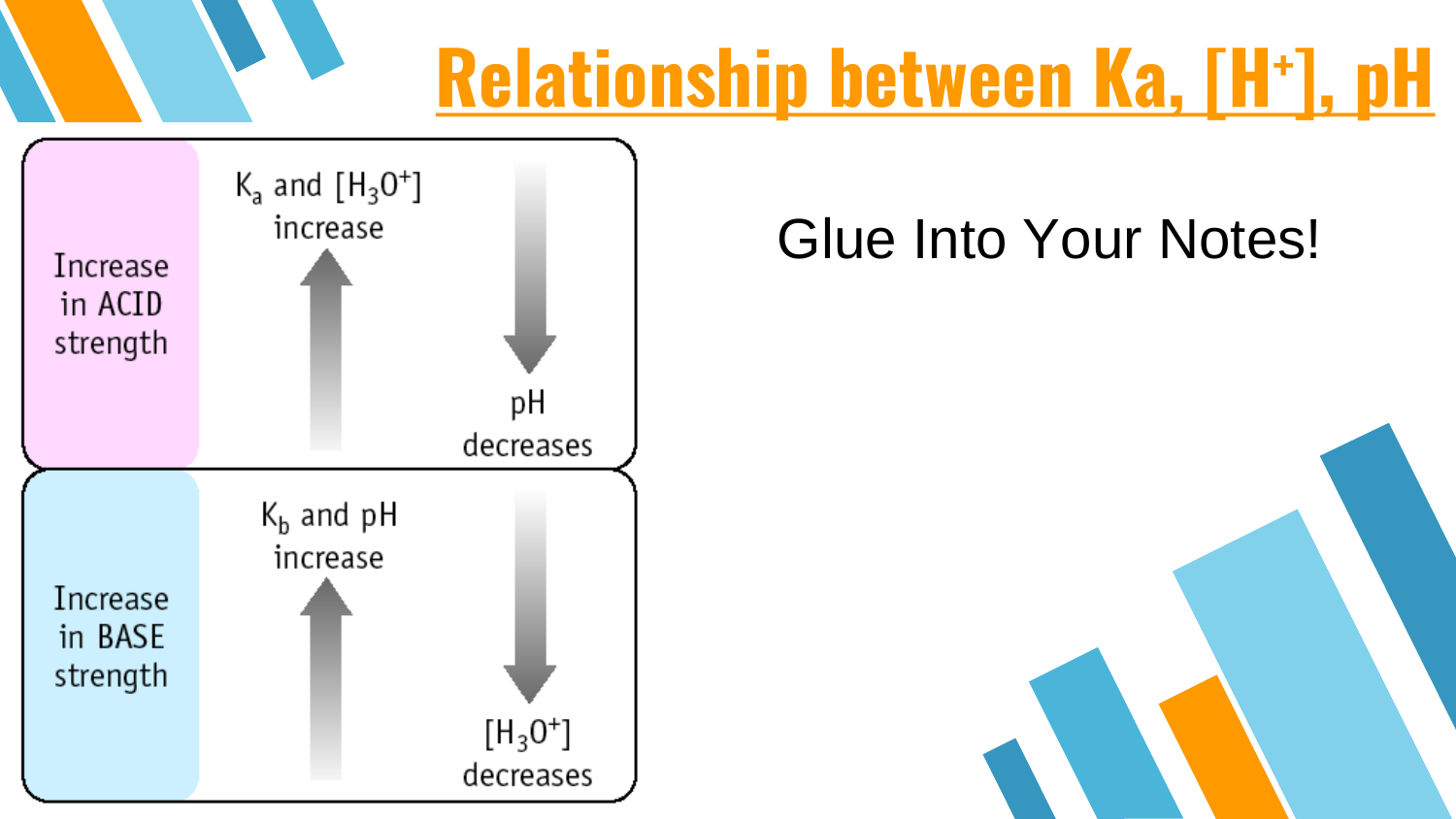**You have 1.00 M HOAc. Calculate the equilibrium concentrations of HOAc, H3O<sup>+</sup> , OAc- , and the pH if the Ka = 1.8 x 10-5 .**

#### $HOAc + H<sub>2</sub>O \leftrightarrow H<sub>3</sub>O<sup>+</sup> + OAc<sup>-</sup>$

**Step 1:** Create an ICE Table **Step 2:** Write Ka expression *(or Kb expression depending on Q)* **Step 3:** Solve for x using quadratic or 5% rule if valid. **Step 4:** Solve for pH *(or pOH depending on the Q)*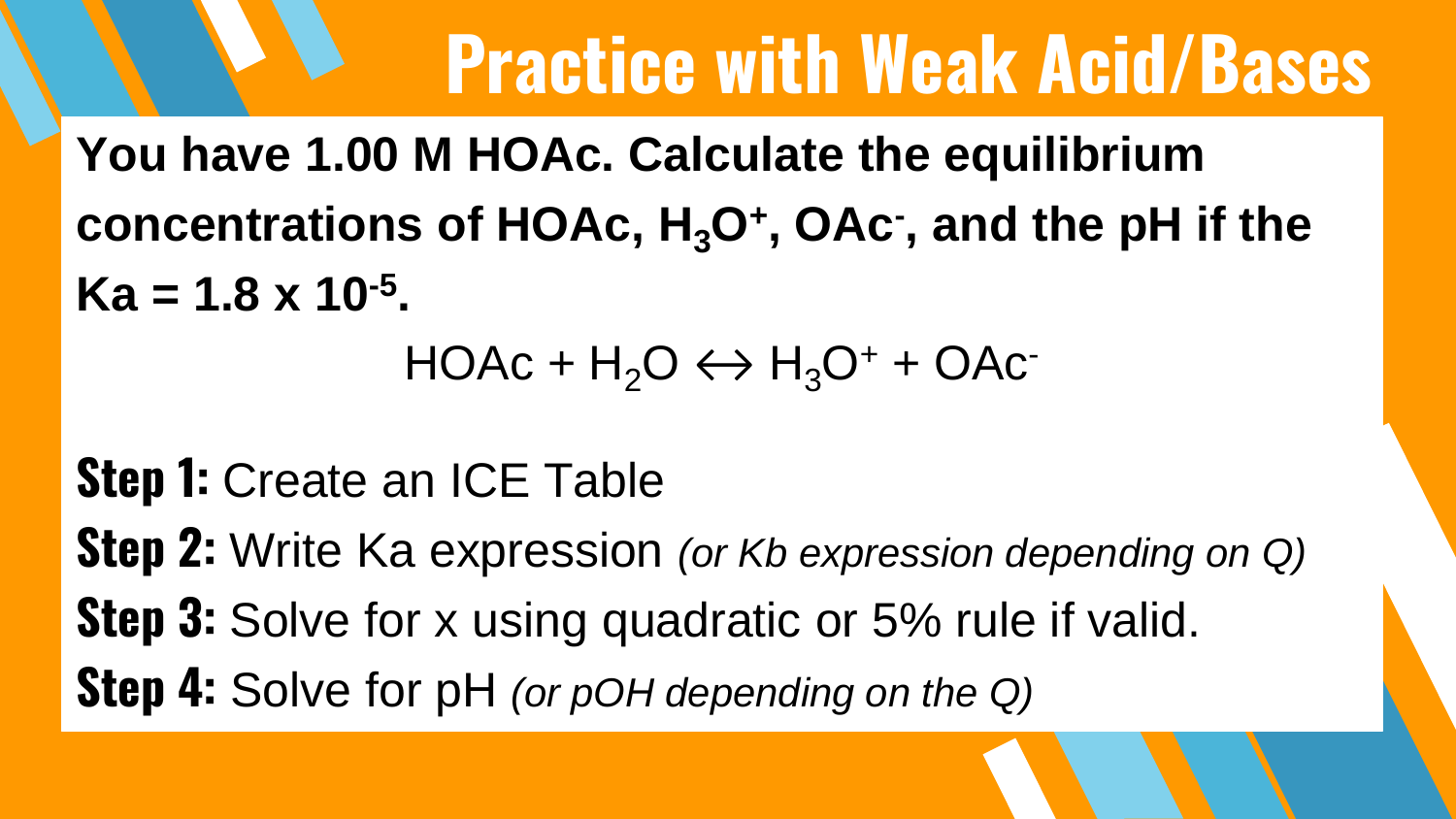*You have 1.00 M HOAc. Calculate the equilibrium concentrations of HOAc, H*<sub>3</sub>*O*<sup>+</sup>, OAc<sup>-</sup>, and the pH if the Ka = 1.8 x 10<sup>-5</sup>. HOAc + H<sub>2</sub>O  $\leftrightarrow$  H<sub>3</sub>O<sup>+</sup> + OAc<sup>-</sup>

| <b>Reaction</b> | [HOAc]     | $[H_3O^+]$ | [OAC] |
|-----------------|------------|------------|-------|
|                 | 1.00       | 0.00       | 0.00  |
| C.              | $-X$       | $+X$       | $+X$  |
| Е               | $1.00 - x$ | X          | X     |
| 5%              | 1.00       | X          | X     |
| <b>Answer</b>   |            |            |       |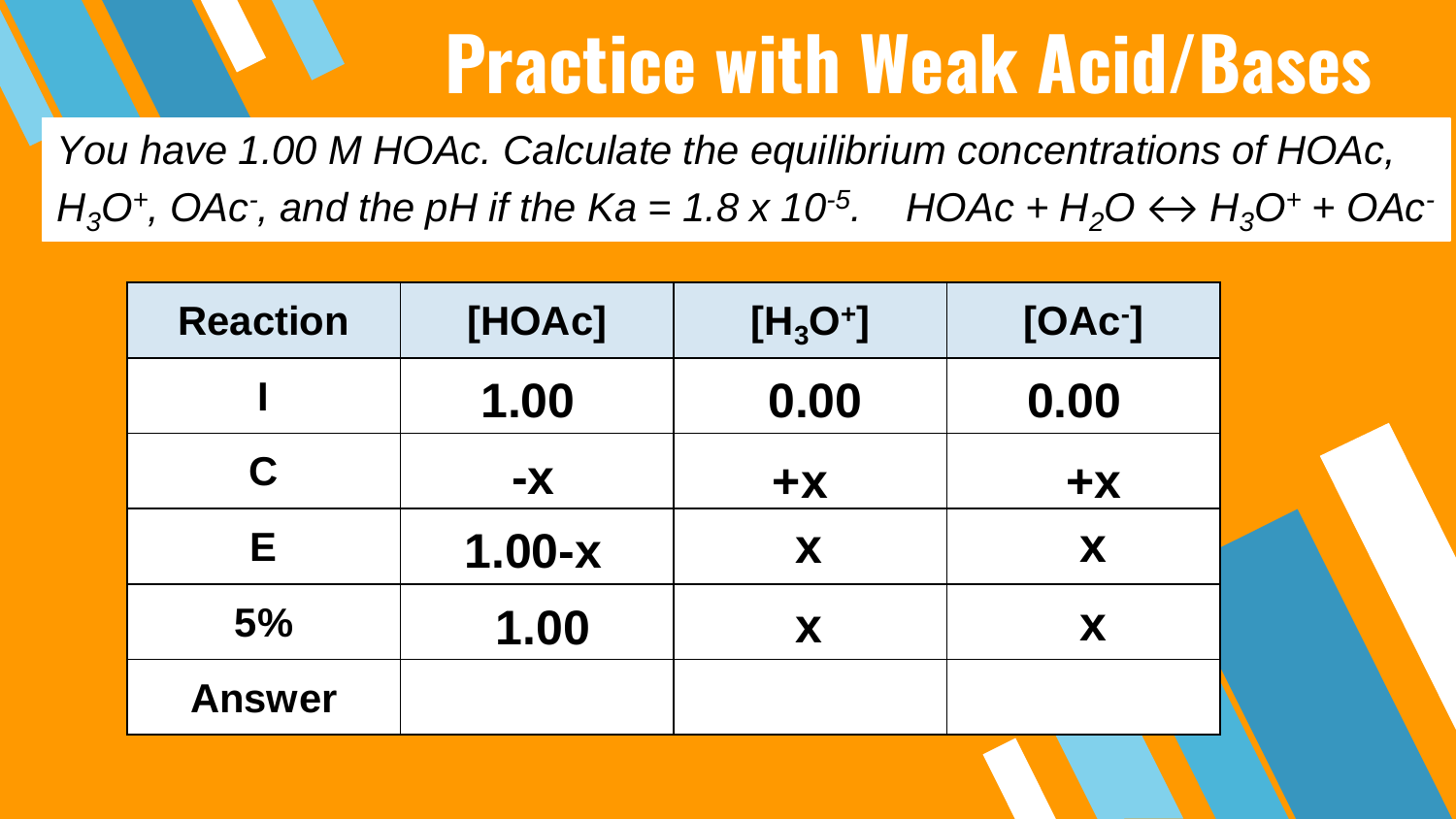*You have 1.00 M HOAc. Calculate the equilibrium concentrations of HOAc, H*<sub>3</sub>*O*<sup>+</sup>, OAc<sup>-</sup>, and the pH if the Ka = 1.8 x 10<sup>-5</sup>. HOAc + H<sub>2</sub>O  $\leftrightarrow$  H<sub>3</sub>O<sup>+</sup> + OAc<sup>-</sup>



 $x = 4.2 \times 10^{-3}$ 

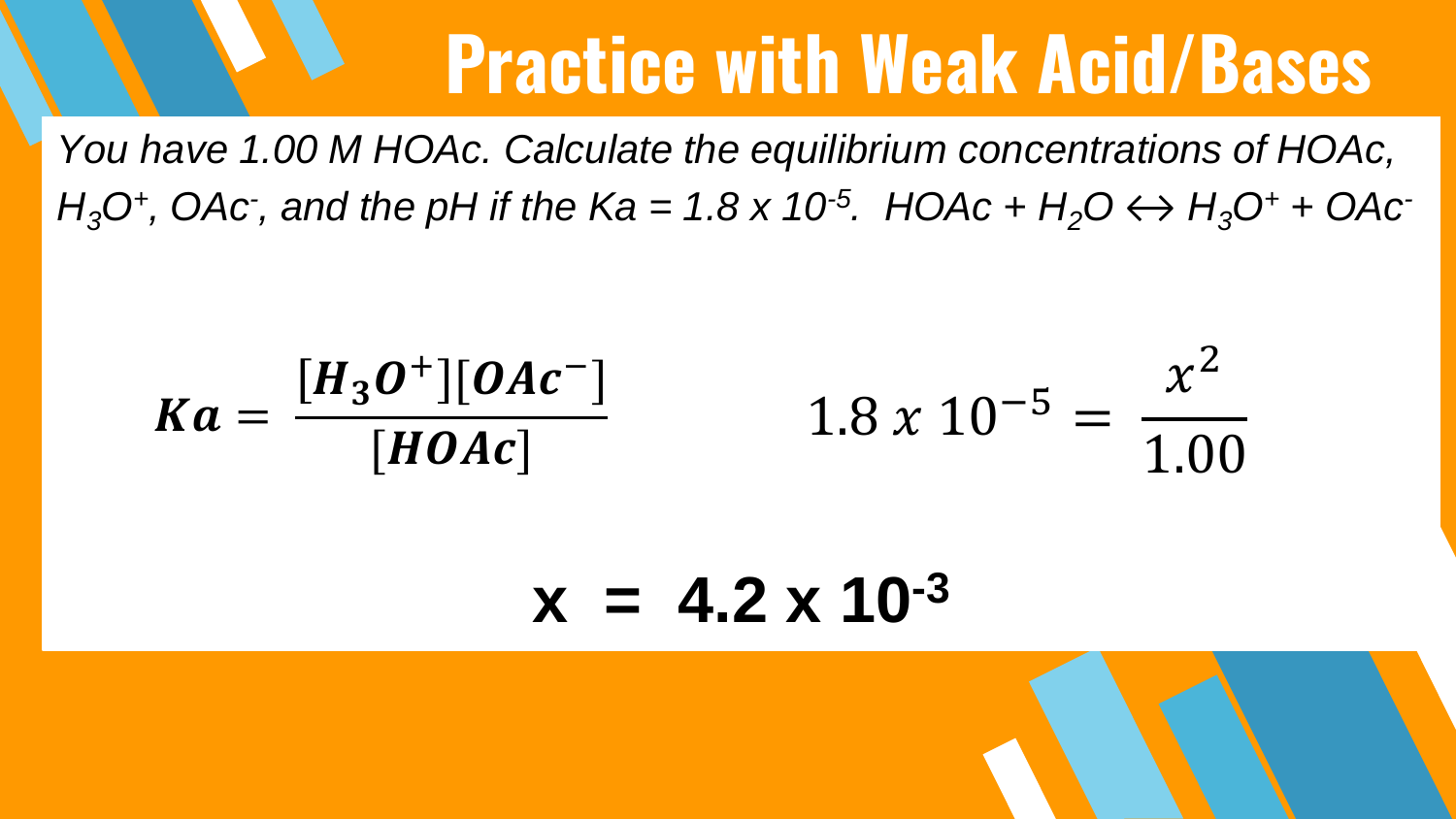*You have 1.00 M HOAc. Calc. the equilibrium concentrations of HOAc, H3O<sup>+</sup> , OAc*, and the pH if  $Ka = 1.8x10^{-5}$ . HOAc +  $H_2O \leftrightarrow H_3O$  + OAc<sup>-</sup>

| <b>Reaction</b> | [HOAc]     | $[H_3O^+]$           | [OAC]                |
|-----------------|------------|----------------------|----------------------|
|                 | 1.00       | 0.00                 | 0.00                 |
| C.              | $-X$       | $+X$                 | $+X$                 |
| Е               | $1.00 - x$ | X                    | X                    |
| 5%              | 1.00       | X                    | X                    |
| <b>Answer</b>   | 1.00       | $4.2 \times 10^{-3}$ | $4.2 \times 10^{-3}$ |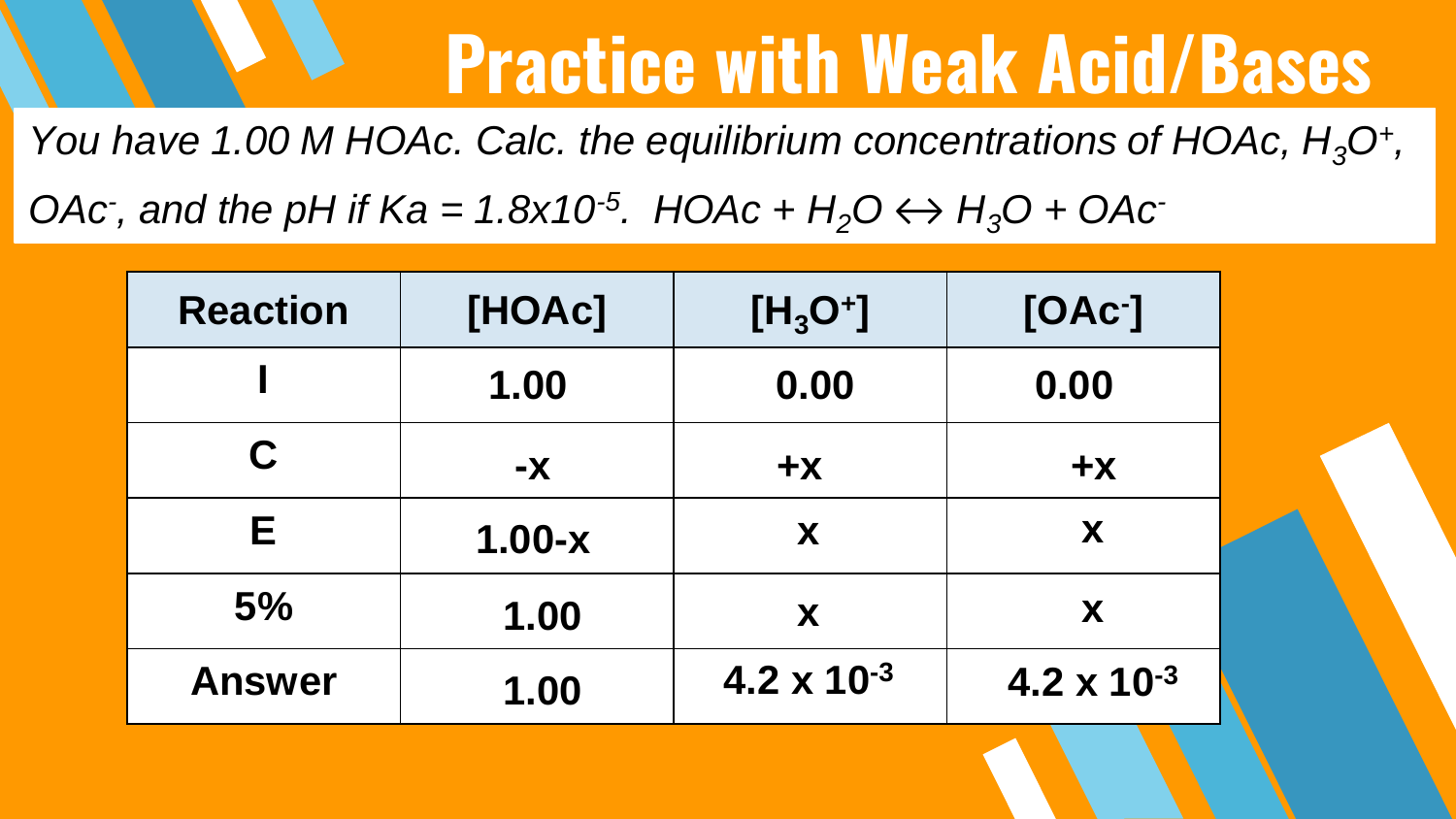*You have 1.00 M HOAc. Calc. the equilibrium concentrations of HOAc,* 

*H*<sub>3</sub>O<sup>+</sup>, OAc<sup>-</sup>, and the pH if Ka = 1.8x10<sup>-5</sup>. HOAc + H<sub>2</sub>O  $\leftrightarrow$  H<sub>3</sub>O + OAc<sup>-</sup>

#### **Check that the 5% Rule is Valid!**  $x =$  $\chi$  $[initial]$  $x 100 \le 5\%$

$$
x = \frac{4.2 \times 10^{-3}}{1.00} \times 100 = 0.42\%
$$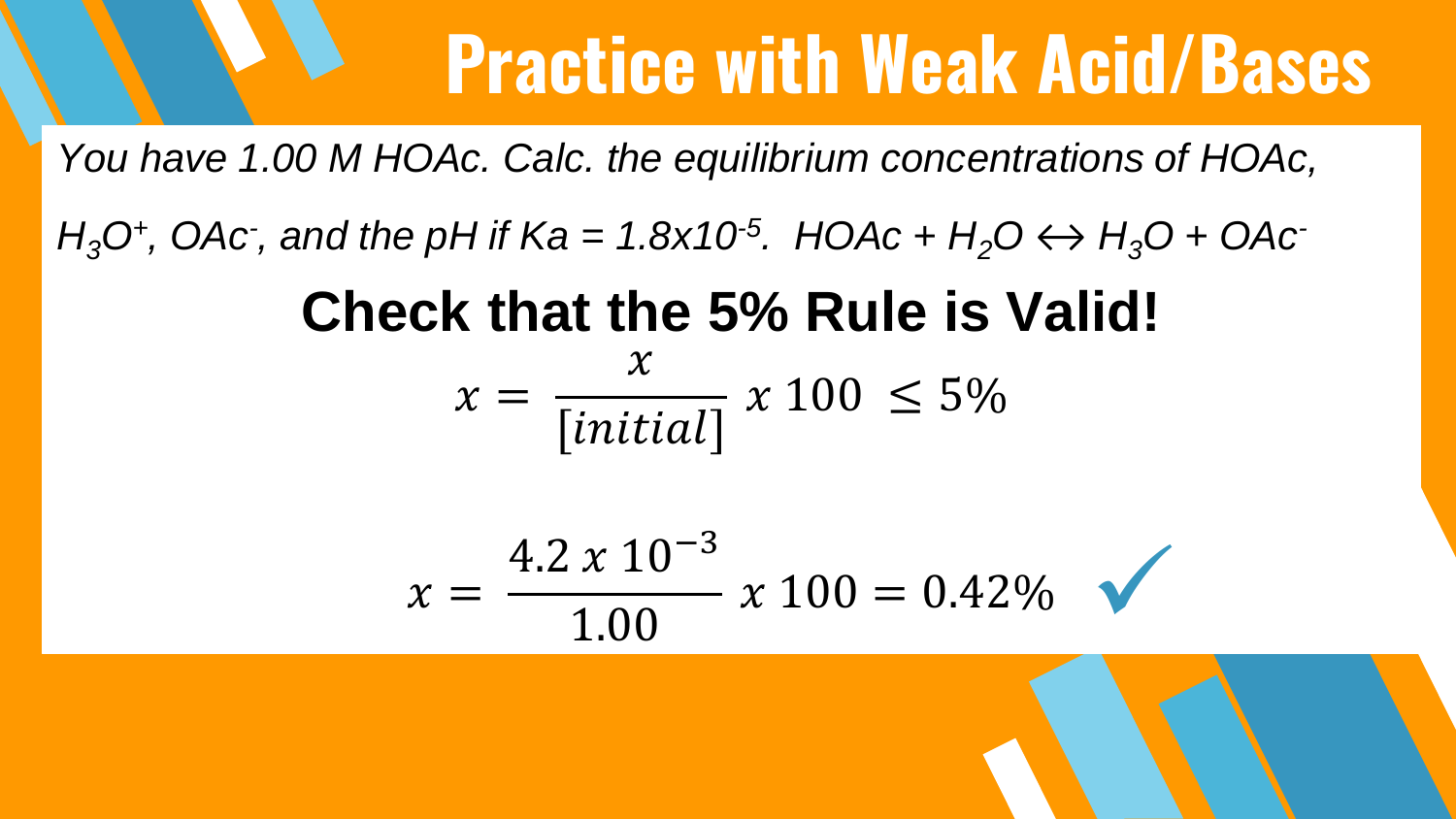*You have 1.00 M HOAc. Calc. the equilibrium concentrations of HOAc, H*<sub>3</sub>O<sup>+</sup>, OAc<sup>-</sup>, and the pH if Ka = 1.8x10<sup>-5</sup>. HOAc + H<sub>2</sub>O  $\leftrightarrow$  H<sub>3</sub>O + OAc<sup>-</sup>

#### **Now Solve for pH – Don't forget!!!**

$$
pH = -\log [H_3O^+]
$$
  
 
$$
pH = -\log (4.2 \times 10^{-3})
$$
  
 
$$
pH = 2.37
$$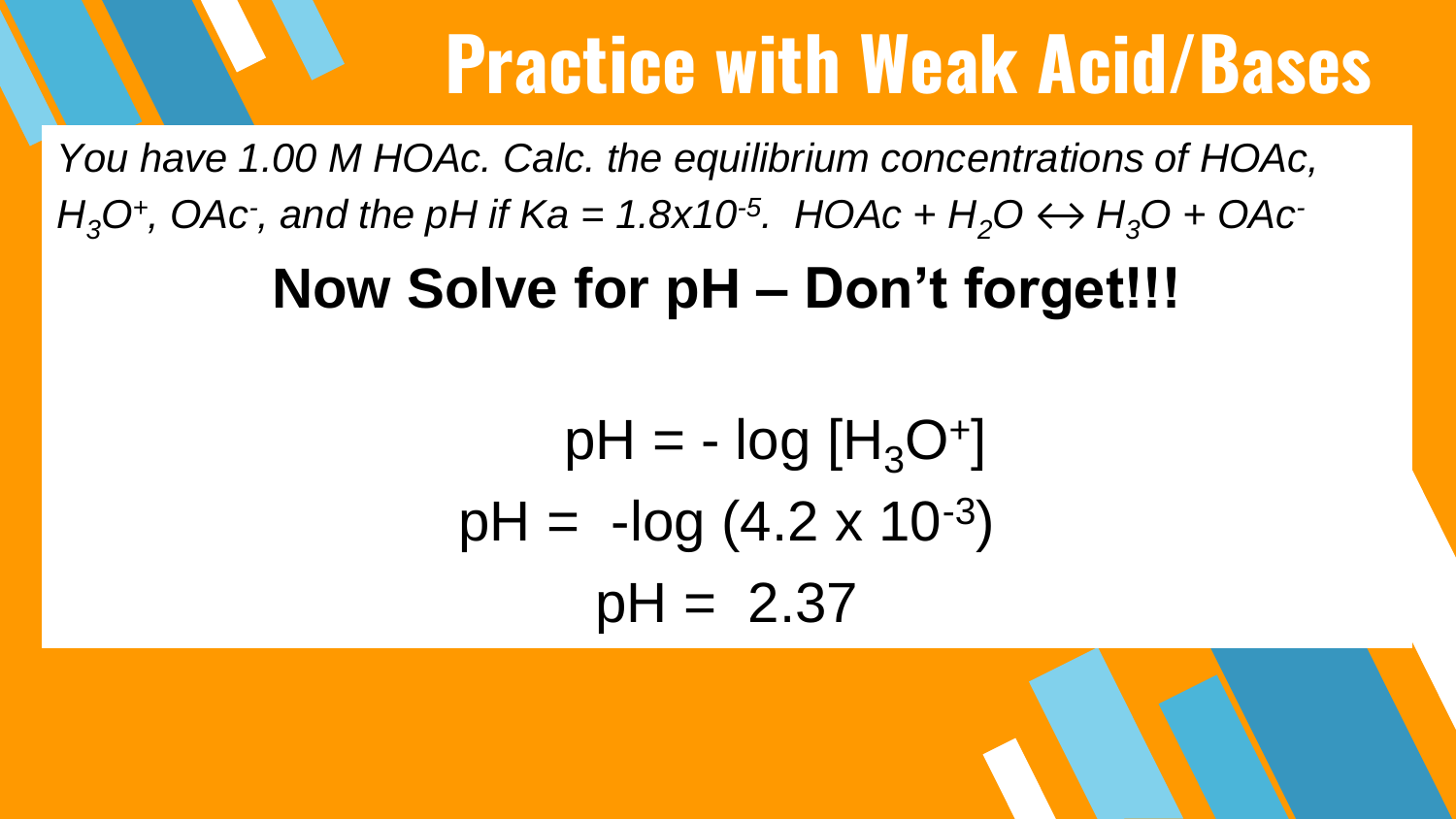#### **You have 0.010 M NH**<sub>3</sub>. Calculate the pH.  $K_{b} = 1.8 \times 10^{-5}$  $NH_3 + H_2O \leftrightarrow NH_4^+ + OH^-$

| <b>Reaction</b> | $[NH_3]$  | $[NH_4]$ | $[OH-]$ |
|-----------------|-----------|----------|---------|
|                 | 0.010     | 0.00     | 0.00    |
| C               | $-X$      | $+X$     | $+X$    |
| E.              | $0.010-x$ | X        | X       |
| 5%              | 0.010     | X        | X       |
| <b>Answer</b>   |           |          |         |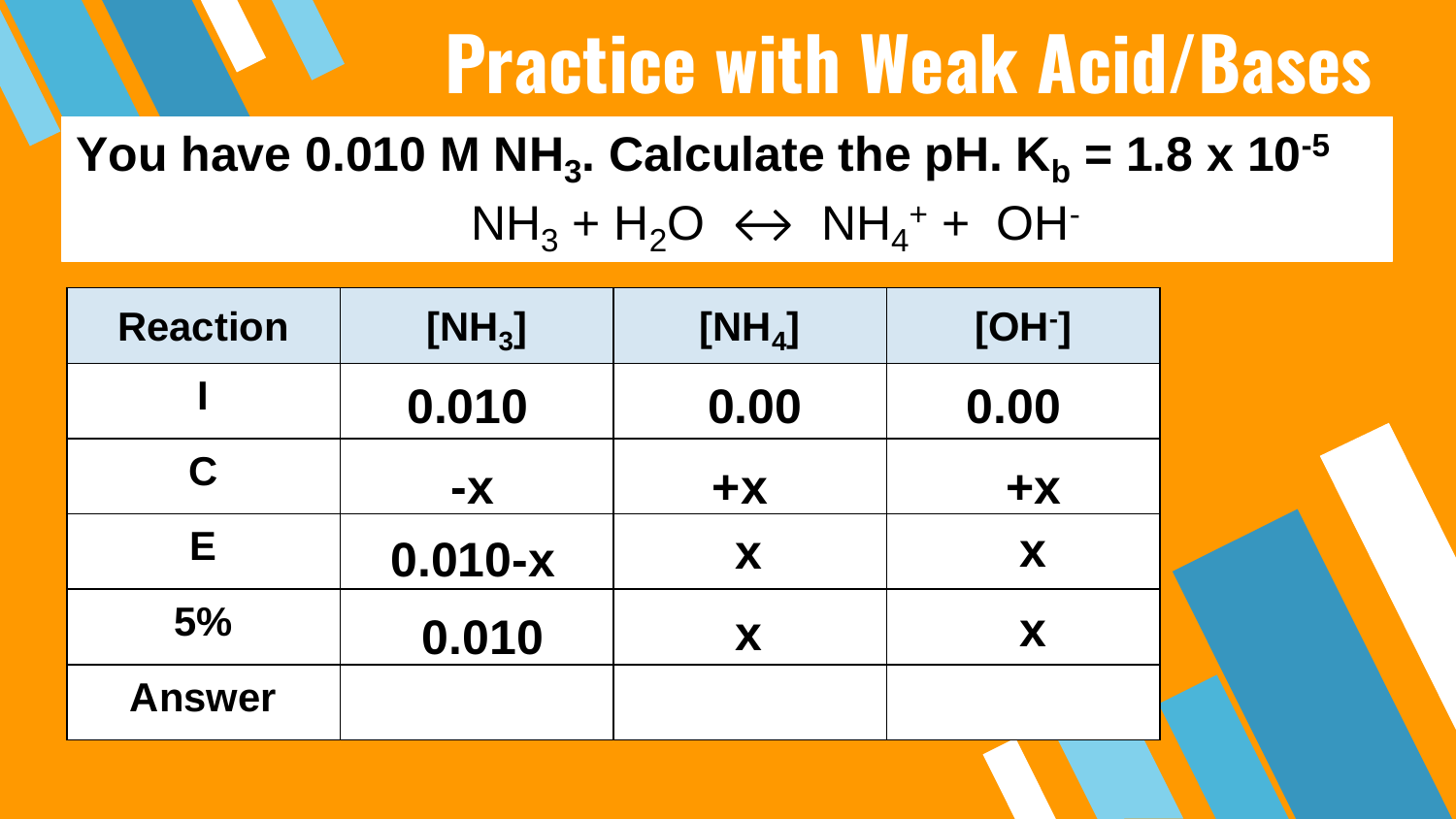#### **You have 0.010 M NH**<sub>3</sub>. Calculate the pH.  $K_b = 1.8 \times 10^{-5}$  $NH_3 + H_2O \leftrightarrow NH_4^+ + OH^-$



#### $x = 4.2 \times 10^{-4}$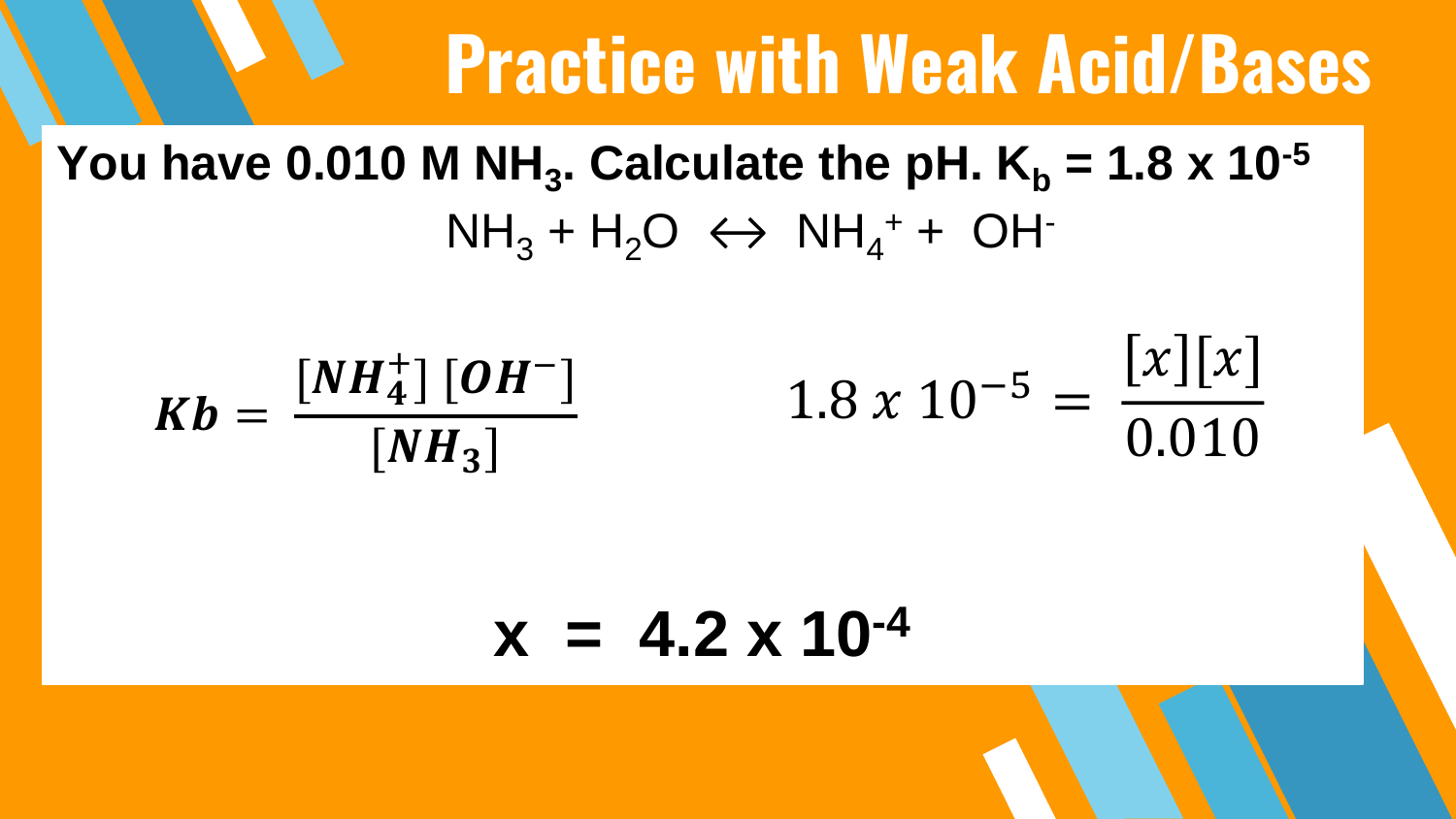#### **You have 0.010 M NH**<sub>3</sub>. Calculate the pH.  $K_b = 1.8 \times 10^{-5}$  $NH_3 + H_2O \leftrightarrow NH_4^+ + OH^-$

| <b>Reaction</b> | [NH <sub>3</sub> ] | $[NH_4^+]$           | $[OH-]$              |
|-----------------|--------------------|----------------------|----------------------|
|                 | 0.010              | 0.00                 | 0.00                 |
| C               | <b>-X</b>          | $+X$                 | $+X$                 |
| Е               | $0.010-x$          | X                    | X                    |
| 5%              | 1.00               | X                    | X                    |
| <b>Answer</b>   | 1.00               | $4.2 \times 10^{-4}$ | $4.2 \times 10^{-4}$ |